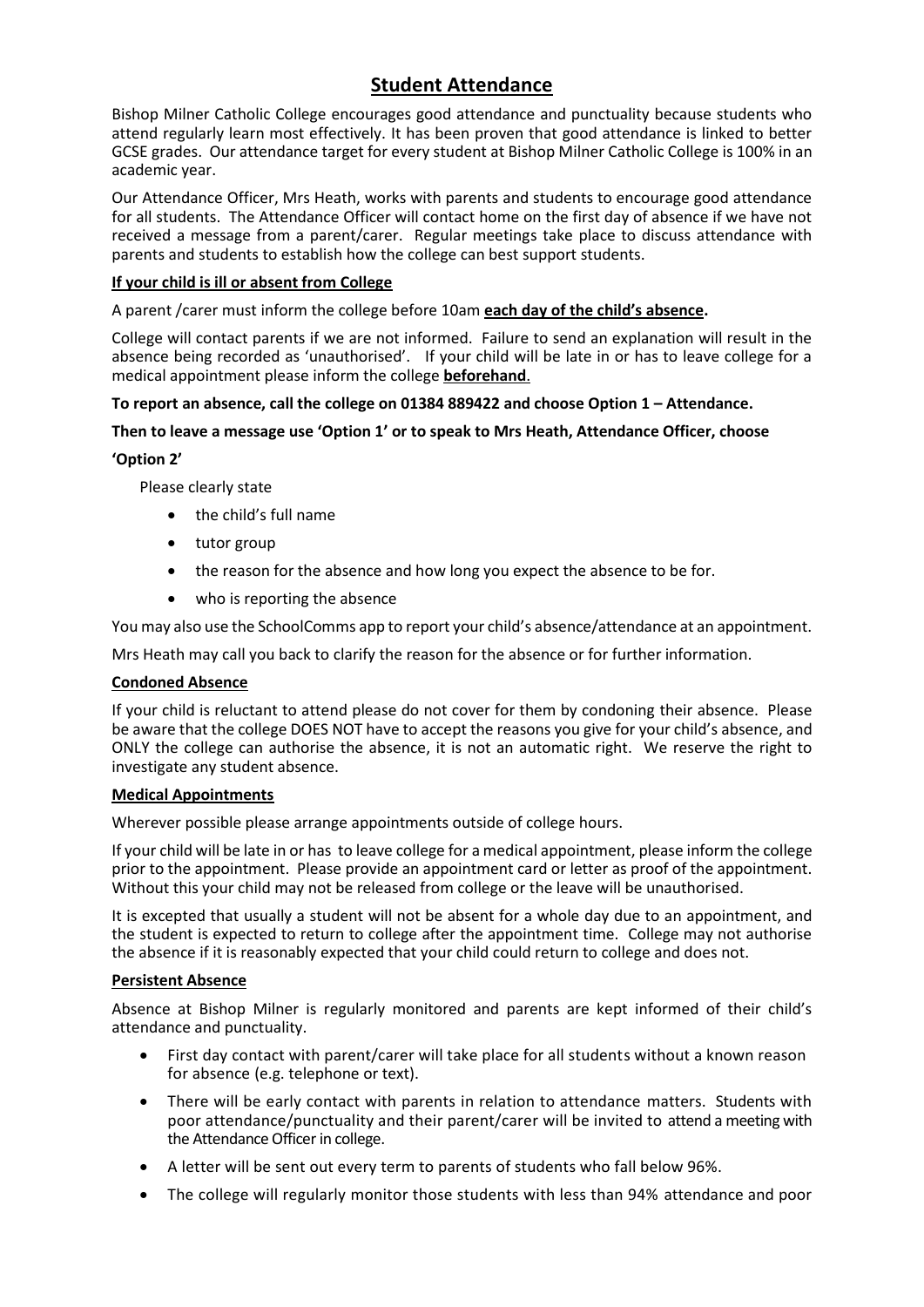punctuality, working with parents to ensure improvements in attendance and punctuality. A follow up meeting will be offered at the end of each term for students with continuing absence. Those students with attendance at 94% or less will be required to provide medical evidence for authorised absence.

- An Attendance Clinic will be run three times a year (December, April and July) by the Attendance Officer in the college for students whose attendance falls below 92%.
- Students will be referred to the EIS according to the current referral procedure. The EIS will work with the students and their families to encourage better attendance and to set attendance targets.
- Students with poor attendance/punctuality and their parent/carer will be invited to attend an Attendance Clinic run by the Attendance Officer in college.
- Students with 90% attendance or lessmay be referred to the EIS and a Penalty Notice may be issued.

Research has established a very clear link between good attendance at college and good achievement and progress in tests and examinations. Ten days absence for a family holiday can result in students becoming persistent absentees. Studies show that students who are in the persistent absentee category are much less likely to succeed in college than those who are not.

Persistent absence is currently any student that has 90% attendance or less. This means that a student who is absent for 7 sessions (a morning or an afternoon counts as one session) or more over a half term period **for whatever reason, authorised or unauthorised**, will be classed as a 'persistent absentee'. These students will be monitored closely and medical evidence will have to be provided to authorise their absence. Absence at this level is doing considerable damage to any child's educational prospects and we need parents' fullest support and co-operation to tackle this. Ultimately, if students are not in college, they cannot learn.

Further information regarding absence/truancy can be found on the Dudley MBC website

[http://www.dudley.gov.uk/resident/learning-school/parental-support/dudley-education](http://www.dudley.gov.uk/resident/learning-school/parental-support/dudley-education-investigation-service/absence-and-truancy/)[investigation-service/absence-and-truancy/](http://www.dudley.gov.uk/resident/learning-school/parental-support/dudley-education-investigation-service/absence-and-truancy/)

#### **Punctuality**

It is vital that all students are in college by 8.55am so that they can get to their classroom in time for registration taken at 9.00am. At 9.00am each morning the gate to the Broadway entrance will close and students will have to enter through the Burton Road gates.

We monitor lateness on a daily basis and if a student is late they will receive a break time detention, usually on the same day. Repeated lateness will result in a meeting with parents and possible further sanctions given.

Unfortunately, lateness is sometimes down to parents dropping students off late. Please support your child's learning by leaving home slightly earlier to get them here on time. Research shows a link between attendance at college and a child's achievement. Being late adds up to a loss of learning.

| Minutes late per day | <b>Equivalent of missing</b> |                 |
|----------------------|------------------------------|-----------------|
| 5 mins               | 3.4 college days a year      | $= 17$ lessons  |
| 10 mins              | 6.9 college days a year      | = 35 lessons    |
| 15 mins              | 10.3 college days a year     | = 50 lessons    |
| 20 mins              | 13.8 college days a year     | = 70 lessons    |
| 30 mins              | 20.7 college days a year     | $= 100$ lessons |

The college site is open from 8:00am and Breakfast Club is available in the canteen from 8:30am.

## **What Should I Do If I Want To Take My Child On Holiday In Term Time?**

There is **NO** automatic entitlement in law for students to take leave during term time.

Any request for leave of absence **MUST** be made in advance in writing to the Principal by the parent/carer showing **exceptional circumstances** and **supplying additional evidence**. If an event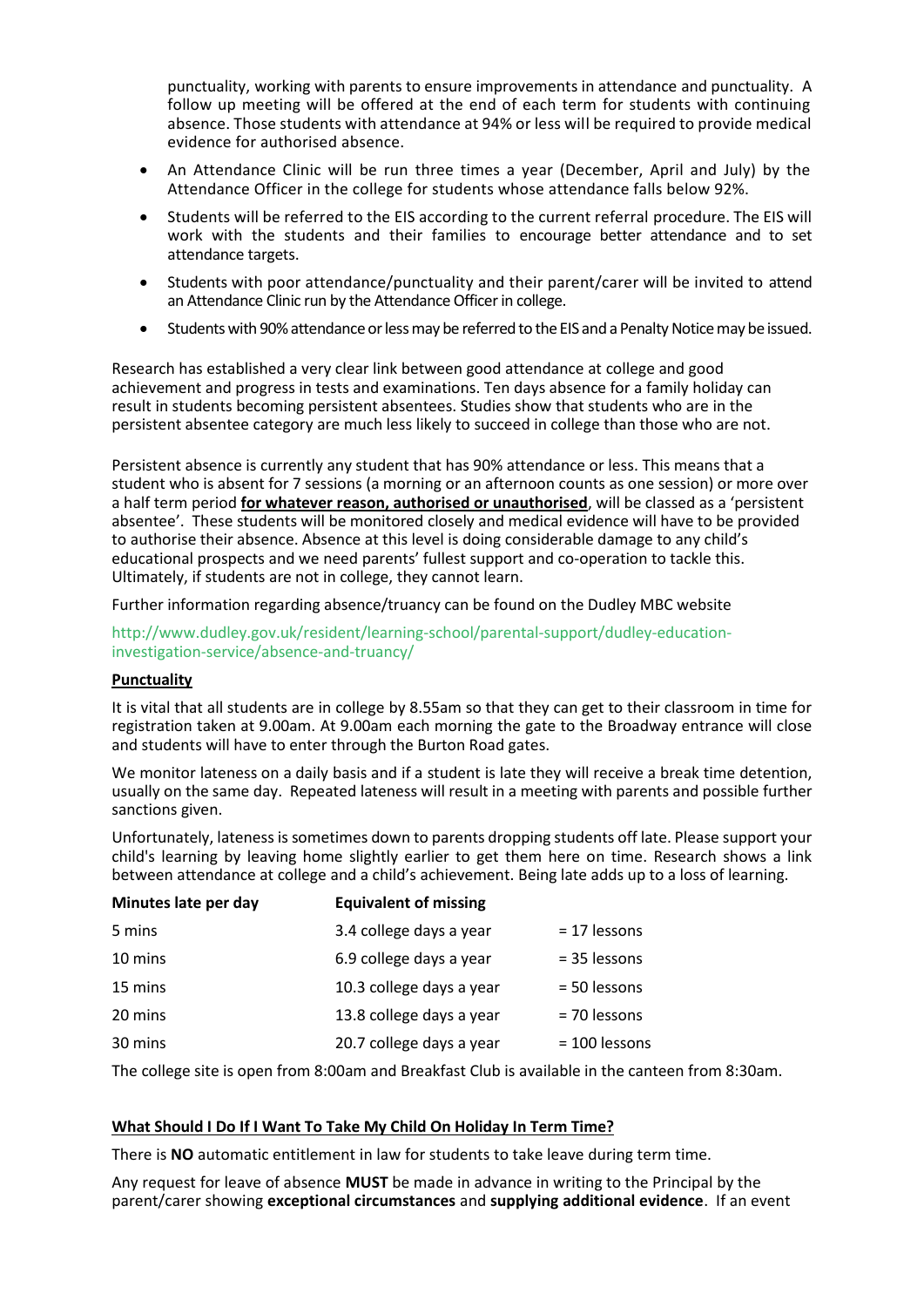can reasonably be scheduled outside of term time then it would not be normal to authorise the absence. **Absence during term time for holidays is, therefore, not considered an exceptional circumstance.** 

If you are requesting authorisation to attend a specific event, please confirm the date of the event and your travel arrangements.

Absence for a bereavement of a **close family** member is usually considered an exceptional circumstance but for the funeral only, NOT extended leave.

*Only the college and its' Academy Committee have the discretion to authorise any absence in a college year.* The college has the right to take into consideration any others factors as deemed appropriate on application.

If the family choose to take the leave without authorisation, they must accept it will be recorded as **unauthorised absence**. Unauthorised absence is carefully monitored and leave of absence taken without authorisation may result in a fixed penalty fine of up to £120 per student for each responsible adult.

If the leave is authorised the student must return within the agreed leave period. The college has the right to delete the student from the admission register if the student does not return within the agreed time. The parents/carers may also be issued with a penalty notice for the unauthorised period of absence.

Re-admission to college cannot be guaranteed.

#### **Further information on the changes in legislation can be found at:**

#### **<https://www.gov.uk/school-attendance-absence>**

#### **Penalty Notices**

- 1. When a student has 10 unauthorised absence sessions within 30 college days, the college will refer to EIS who will visit the property to give advice and guidance to the parent.
- 2. If a student's attendance does not improve and there are 20 sessions of unauthorised absence, then the college can request that the EIS make a home visit and an Advisory Warning Notice will be issued.
- 3. If a student has 30 unauthorised absence sessions the outcome will be up to 3 home visits and a Formal Advisory Warning Notice will be issued.
- 4. If a student's attendance does not improve and they reach 40 sessions of unauthorised absence, then the college can request that the EIS investigate and a penalty fine/prosecution may be considered.
- 5. If a request for a leave of absence has been refused or taken without seeking authorisation a penalty fine may be issued of up to £120 per student for each responsible adult.
- 6. From September 2006 Parenting Contracts/Orders have been in place to support and help parents/carers address their child's behaviour and attendance at college. These are entered voluntarily and consist of a two sided formal agreement between the parent/carer and the LA or Governing Body of the college.
- 7. If a child is identified in a public place within the first 6 days whilst on either a fixed term or permanent exclusion, the college can request that EIS investigate and a penalty fine considered.

## **Legal Measures for Tackling Persistent Absence**

The following legal measures are for pupils of compulsory school age who are registered at a school:

- Parenting contracts
- Parenting orders
- Penalty Notices
- Prosecution.